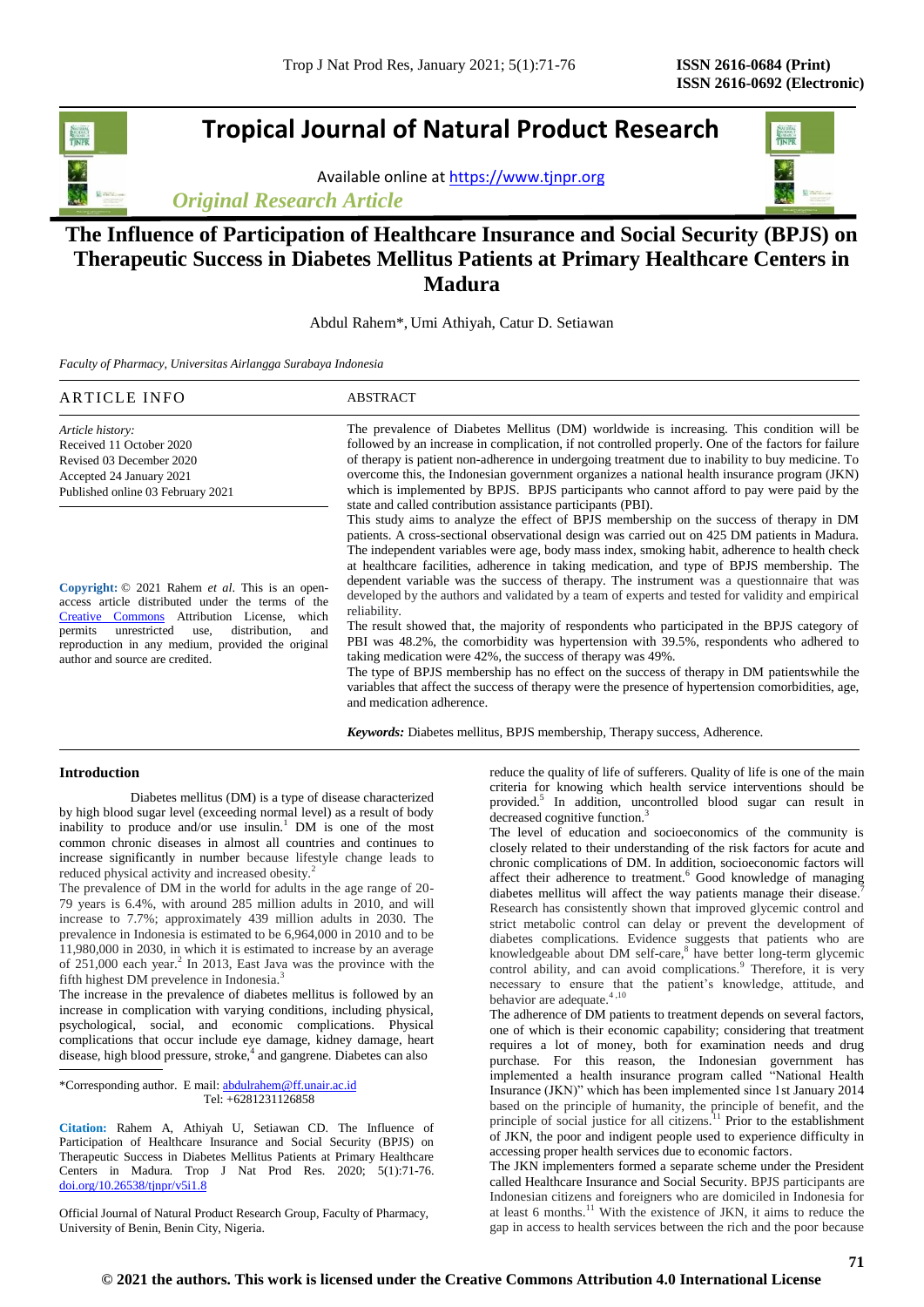the poor get the same facilities as the rich community by becoming BPJS participants through the Contribution Assistance Beneficiary  $(PBI)$  participant scheme.

In Indonesia, before the implementation of JKN, there were various kinds of health insurance, such as Social Security for Workers (Jamsostek), a health insurance scheme for formal sector workers; Public Health Insurance (Jamkesmas), a health insurance program for the poor and underprivileged; Regional Health Insurance (Jamkesda), a health subsidy program for the poor managed by the provincial government:<sup>12</sup> social health insurance (ASKES) for Civil Servants, Pension Recipients, Veterans, Independence Pioneers, and their families; The Indonesian Armed Forces Social Insurance (ASABRI) for the Indonesian National Army, Members of the Indonesian National Police, and State Civil Servants within the Ministry of Defense and the Indonesian National Police. Under JKN, all existing social health insurance schemes are combined into one under the single payer insurance provider, which is administered by  $BPIS$ ,  $^{13}$  in accordance with Law Number 24 of 2011 concerning Social Insurance Administration Organization.

The Indonesian government has launched a high quality and efficient health program that is easily accessible to all citizens, so that division of tasks between health facilities, or what is known as a referral system, is needed because in this way service objectives can be achieved with minimal costs. $14$  However, to be able to achieve this condition, there are still many obstacles, such as a long administrative process, lack of medical personnel in health facilities, and lack of health infrastructure.<sup>15</sup>

Healthcare BPJS implements a tiered referral system, namely health service arrangement that regulates the delegation of duties and responsibilities for health services vertically and horizontally. This tiered referral system occurs hierarchically starting from primary, secondary, and tertiary health facilities. Primary health facilities as Gatekeeper, namely provider of basic health services as the first contact for formal health services and referral filters according to medical service standards. Referrals to second-level health facilities can only be made by first-level health facilities (FKTP), which consist of Health Centers (*Puskesmas*), independent practicing doctors in collaboration with BPJS, dentists, pratama clinics, and class D hospitals. Likewise, referrals to third level health facilities can only be done by second level health facilities.<sup>16</sup>

Healthcare BPJS membership consists of: 1) PBI membership consists of people who are classified as underprivileged and poor; 2) Participants who do not receive contribution assistance (Non-PBI), which consist of Salaried Workers and their family members, Non-Salaried Workers and their family members, consisting of workers outside employment relationships and independent workers, non-workers and their family members. The last group is the community of employers or recipients of pensions.

Before BPJS was established, PBI participants were members of the Jamkesmas and Jamkesda beneficiary groups. The implementation of the Healthcare BPJS PBI in the first year has succeeded in increasing the participation of the poor and underprivileged to take advantage of both outpatient and inpatient health services in first-level health care facilities.<sup>11</sup> The payment system for health service facilities is carried out by BPJS through the Capitation mechanism for first-level service facilities, and the Indonesian Case Based Groups (INACBGs) mechanism<sup>17</sup> for advanced health facilities. Capitation is a pre-effort payment for the number of participants registered at the first level health facilities. Services for drugs, medical devices, and consumable medical materials at advanced level referral health facilities are one of the components paid for in the INA-CBG package.

Contribution payment by participants to BPJS is monthly through various mechanisms according to the type of participation. Especially for PBI participants, the fees are funded by the State so that participants do not have to pay themselves. The JKN program really helps the community, especially the poor and underprivileged, namely people who do not receive wages because their contributions are assisted by the government. When they are sick, they can come directly to the first level health care facilities to get services without having to be bother about costs. Services for them are the same as for non-PBI participants whose dues are paid by themselves. This

program is expected to improve public health through pre-effort and increase the success of medical care for people who are already sick. The effect of BPJS membership on the success of care of DM patients has not been widely studied. Therefore, the purpose of this study is to determine the effect of BPJS membership on the success of care of DM patients on the island of Madura.

#### **Materials and Methods**

This study used a cross-sectional observational design, as respondents are people with diabetes mellitus who performed routine checks at the Primary Healthcare centers in Madura with the following criteria:

## *Inclusion criteria*

Patients were included if they had diabetes mellitus, were; attending routine health checks at Puskesmas in Madura in July, August, and September 2018, able to read and write and speak Indonesian, willing to be research respondents and were Healthcare BPJS participants

## *Sample*

The sample size was 425 respondents, and the sample size (n) was calculated using the simple random sampling formula with notation N (total population size), P (population proportion), and d (degree of error) as shown below:

$$
n = \frac{Z_{1-\frac{\alpha}{2}}^{2} P.(1-P).N}{d^{2}(N-1) + Z_{1-\frac{\alpha}{2}}^{2} P(1-P)}
$$

 $Z = 1.96$ ,  $P = 0.5$ ,  $d = 0.05$ ,  $N = 3000$  DM patients, so n = 340.651935  $= 341$  minimal respondents

The sampling technique applied in this study was purposive sampling of DM patients who perform health control.

#### *Research variables*

The independent variables in this study were age, body mass index, smoking habits, adherence to health check at health care facilities, adherence in taking medication, and type of BPJS membership. The dependent variable was the success of therapy. The success of therapy in this study was carried out by measuring the last blood sugar level compared with the blood sugar level on the previous examination, and a successful category noted if the last blood sugar level was lower than the previous blood sugar level (decreased). In this study, blood sugar level was divided into 3 categories, namely decreased, fixed, and increased. It was categorized as increased if the last blood sugar level was higher than the blood sugar level on the previous examination. Researchers did not check blood sugar level but used data at the Puskesmas because DM sufferers routinely checked their health at the Puskesmas every month through Chronic Disease Management Program (*Prolanis*). Prolanis is a health service system and a proactive approach that involves participants, health facilities, and Healthcare BPJS in order to maintain the health of Healthcare BPJS participants who suffer from chronic diseases such as DM, so that they can achieve an optimal quality of life.

#### *Research instrument*

The instrument of this research was a questionnaire. The questionnaire was developed by the authors, written in Indonesian with a combination of multiple-choice and filling in, reviewed and validated by a team of experts. Their evaluation is based on the relevance of the data to be collected and the clarity of the questions to avoid different understanding from the respondents. The questionnaire consists of demographic data and research variables. Before it is used, the validity and reliability test is conducted first. The questionnaire was tested on other DM sufferers outside of the respondents namely in 30 DM patients. The data from the trials were analyzed to determine the validity and reliability. Valid if the correlation value was  $> 0.3$  and reliable if the Cronbach's alpha value was  $> 0.6$ .<sup>18</sup> The results of the analysis show that the instrument was valid and reliable because of the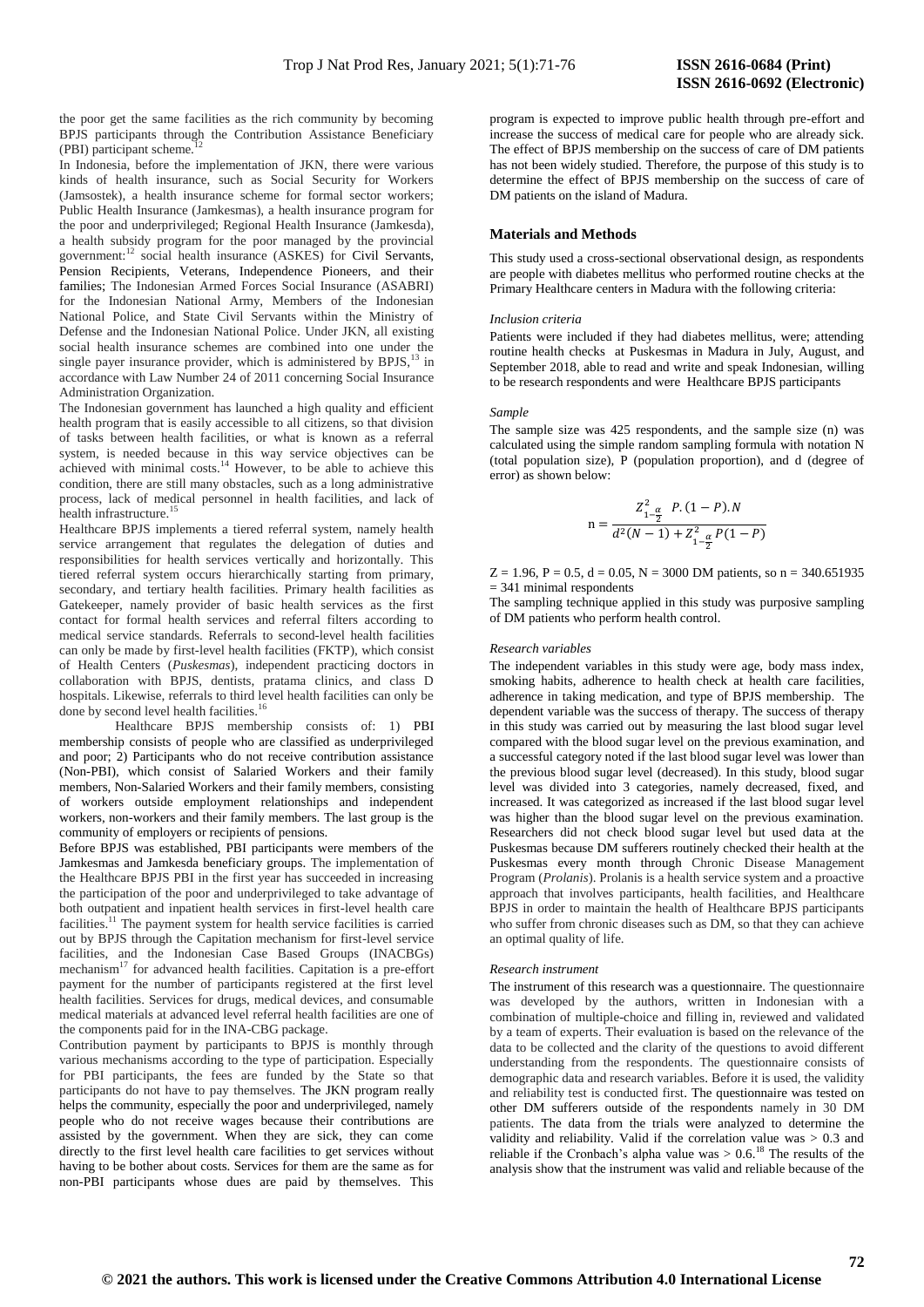16 question items the lowest correlation value was 0.3 and the Cronbach's alpha value of 0.791

## *Ethical consideration*

Informed consent was obtained from each patient before the interview and filling out the questionnaire. The confidentiality of the data obtained was guaranteed because patient data related to the patient's name and address were not written on the questionnaire. Patients were told that the information they provide will be kept confidential, will not be misused elsewhere, and patients have the right to refuse to be a respondent

## **Results and** D**iscussion**

The gender of the respondents as presented in Table 1 show that the majority of respondents were female (73.2%). This is in accordance with several previous studies such as the study by Silavora *et al*  $(2018)$ , which found that more women than men had DM in their study. Similarly, a study conducted by Faridah also reported that women with diabetes tend to be more frequent than men.<sup>19</sup> In addition, because the respondents are patients who come for health checks at the Puskesmas, it can be understood that women are more active and obedient in carrying out health checks at the Puskesmas.<sup>20</sup> According to Moawad *et al*, the majority of juvenile DM patients were also female. $^{2}$ 

Majority of the respondents were aged between  $51 - 60$  years old, the mean age was 38.4 years (Table 1). This is in accordance with the research of Alghamdi *et al* in 2017 which showed that the majority of DM patients are in the age range of  $51 - 60$  years old because at that age they are usually very diligent in keeping their appointments with the health service facilities for examinations and treatment.<sup>22</sup> Another study conducted by Hassanein *et al* also shows that the majority of DM patients are older than 50 years old and less than 65 years old.<sup>23</sup> The results of the Spearman rank correlation statistical analysis as shown in Table 3 showed that there was a significant relationship between age and the success of therapy with  $p = 020$ . This finding is in accordance with the study conducted by Gamel *et al* in 2015 which reported that age has a significant effect on diabetes mellitus control.<sup>2</sup> This is most likely due to their activeness in checking their health at a healthcare facility and their adherence in taking medications.<sup>25</sup> The relationship between age and medication adherence is represented in Table 4, Again respondents within the age range of 51 - 60 years were more adherent in taking medication, with a percentage of 58.9%. This is also in accordance with the results of the study by Alghamdi *et al* which found that at the age of 51- 60 years the majority (78.9%) of their respondents always adhered to antidiabetic therapy.<sup>2</sup>

Body mass index, as presented in Table 1, showed that the majority (68.7%) of the respondents are in the normal category. From the statistical analysis, it shows that there is no significant relationship between BMI and the success of therapy, this can be understood because BMI is not related to treatment success, but is a risk factor for the occurrence of chronic diseases including  $DM<sup>27</sup>$ . The smoking habit of the respondents showed that most (87.8%) of the respondents did not smoke (Table 1). From the statistical analysis there was no significant difference between smokers and non-smokers regarding the success of their therapy. This is understandable because the majority of respondents do not smoke.

Hypertension was the most frequently occurring co-morbidity (42.8 %), while others did not have comorbidities. Respondents with comorbidities had significantly lower treatment success rates than those who had no comorbidity.  $p = 0.008$ . This may be because respondents who have comorbidities have to take more drugs, so that their adherence is also lower consequently, therapy optimization is not achieved. Most of the comorbidities such as cardiovascular, hypertension, and dyslipidemia may be caused by uncontrolled blood glucose, $^{28}$  so it can be said that uncontrolled blood sugar causes comorbid hypertension.

The most frequent type of BPJS membership is as shown in Table 2. Majority  $(52.3\%)$  of the respondents were in the PBI category, while at least 0.9% were independent participants. There was no significant difference in the success of the therapy between types of BPJS

membership ( $p = 0.863$ ). This shows that the success of DM therapy is not influenced by the type of BPJS membership. This study is in line with the research conducted by Athijah *et al* on hypertension sufferers which found that the type of BPJS membership did not significantly influence the success of therapy.<sup>20</sup> Although the study does not show a significant effect of BPJS participation on the success of therapy for DM sufferers, the authors argue that the JKN program run by the government is quite successful in increasing the participation of the poor and underprivileged people in health checks at the Puskesmas.

Adherence with health checks at health service facilities is shown in Table 2. Majority (91.3%) of the respondents routinely had their health status checked. This is understandable because respondents are DM patientss who carry out routine checks at the Puskesmas, meaning those who actively come to the Puskesmas. This study is also the same as previous studies, where the majority of those who actively come to the Puskesmas are BPJS participants from the PBI category.<sup>29</sup> From the results however, there was no significant difference between those who were regular at their routine health checks and those who were not ( $p = 0.108$ ).

In a previous study conducted by Rahem *et al* in 2019, it was found that the majority of DM patients actively checked their health at the Puskesmas every month but their blood sugar was not controlled and they had many leftover medicines at home that they had not taken. This happens because the Madurese community tends not to take their medication if they perceive that the illness has disappeared. Although they are committed to checking their health regularly, they are not necessarily obedient to taking their medications.

## **Table 1:** Characteristics of Respondents

| Characteristics        | <b>Frequency</b> | Percentage (%) |
|------------------------|------------------|----------------|
| Gender                 |                  |                |
| Female                 | 311              | 73.2           |
| Male                   | 114              | 26.8           |
| Total                  | 425              | 100            |
| Age (years)            |                  |                |
| $\leq 40$              | 28               | 6.6            |
| $41 - 50$              | 126              | 29.6           |
| $51 - 60$              | 163              | 38.4           |
| >60                    | 108              | 25.4           |
| Total                  | 425              | 100            |
| <b>Body mass index</b> |                  |                |
| Too thin               | 17               | $\overline{4}$ |
| A little thin          | 18               | 4.2            |
| Normal                 | 292              | 68.7           |
| Pre obesity            | 98               | 23.1           |
| Total                  | 425              | 100            |
| <b>Smoking habit</b>   |                  |                |
| Not smoking            | 373              | 87.8           |
| Smoking                | 52               | 12.2           |
| Total                  | 425              | 100            |
| Comorbidity            |                  |                |
| None                   | 243              | 57.2           |
| Hypertension           | 182              | 42.8           |
| Total                  | 425              | 100            |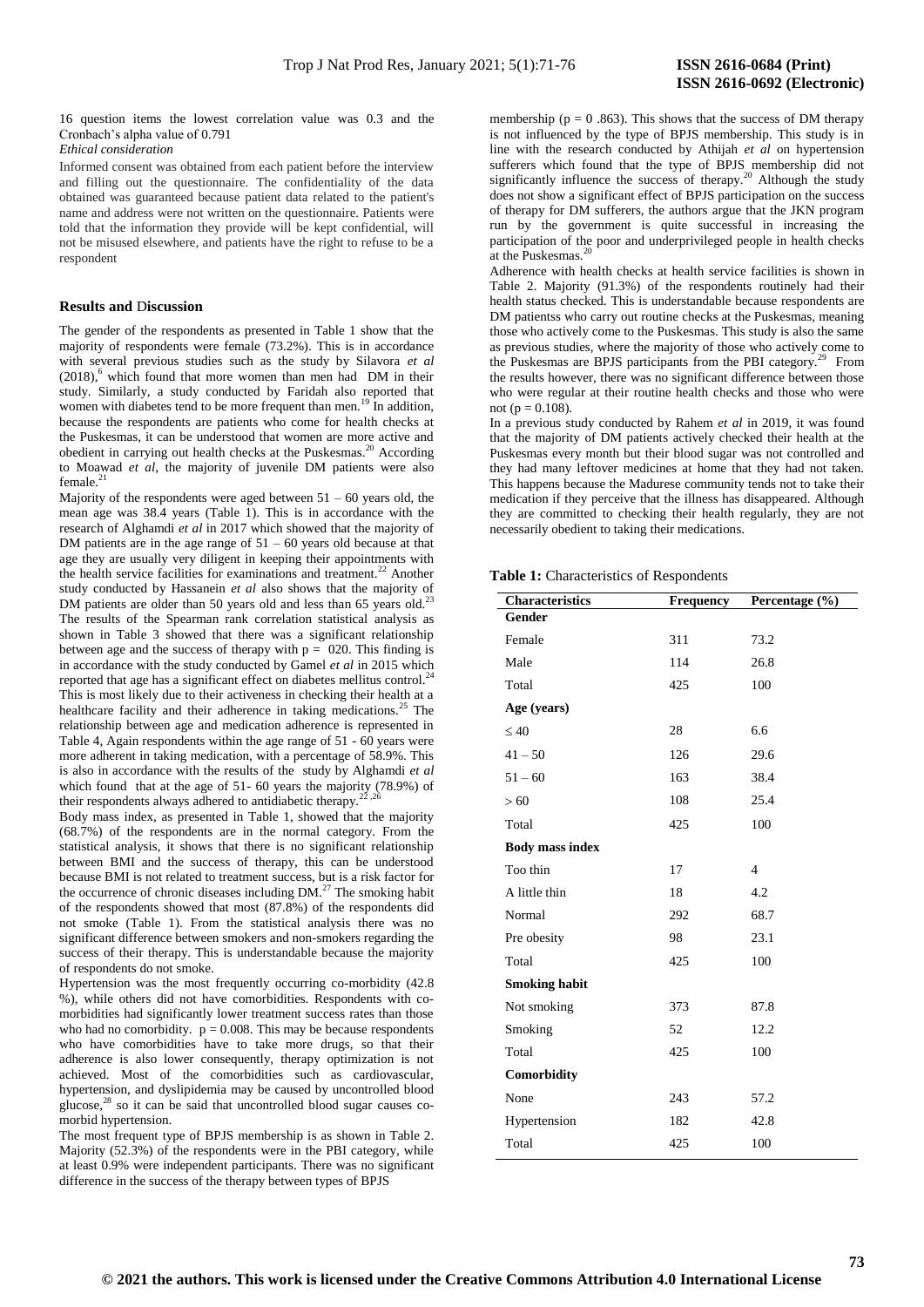Even though the success of controlling DM is largely determined by the adherence with taking medication, <sup>29</sup> there is an interesting phenomenon related to the rest of the medicine, in which some are given to neighbors or relatives if they are sick.

Some are sold through peddlers who come to homes looking for leftover medicines. This condition is very dangerous considering that the residual drug does not guarantee its quality will not be harmful to the consumer, especially if the drug has expired. Therefore, there is a need for education and counseling in the community regarding how to get the right medicine, use, store, and properly dispose of the medicine if it is no longer indicated for use. Counseling has a very significant effect on medication adherence and the success of controlling blood sugar. This education is commonly known as DAGUSIBU (Get, Use, Store, and Dispose) medicine properly.

Adherence in taking medication is one of the important factors for the success of therapy for people with diabetes. Non-adherence to medication can affect blood glucose level, and lead to complications.<sup>26</sup> Majority (54.6%) of the respondents did not adhere to taking their medications (Table 2). Respondents who were adherent (45.4%) significantly had better treatment success rates ( $p = 0.000$ ). Low adherence may be due to lack of proper education of patients by pharmacists. This is because education/counselling for patients has a very significant effect on the patients' understanding of drug use and adherence to drug treatment.<sup>29,30</sup> This study is in line with the research conducted by Alghamdi *et al*, which found that medication adherence affects the success of therapy, in which patients who do not adhere to medication are less successful than those who are adherent.<sup>2</sup> According to other research conducted by Aronson, adherence is a very important factor because it affects the success of therapy.<sup>31</sup> The level of adherence in this study is lower than the study of Aghoja *et al* in 2013 conducted in a hospital which reported that the DM patients who adhere to their medications are more than those who are not adherent.<sup>2</sup>

**Table 2:** Research Variables

| <b>Variables</b>                                      | <b>Frequency</b> | Percentage (%) |  |  |
|-------------------------------------------------------|------------------|----------------|--|--|
| <b>BPJS</b> membership type                           |                  |                |  |  |
| PBI                                                   | 222              | 52.3           |  |  |
| Civil servants                                        | 126              | 29.6           |  |  |
| Workers in the private sector                         | 73               | 17.2           |  |  |
| Independent                                           | 4                | 0.9            |  |  |
| Total                                                 | 425              | 100            |  |  |
| <b>Health control adherence</b>                       |                  |                |  |  |
| Not routine                                           | 37               | 8.7            |  |  |
| Routine                                               | 388              | 91.3           |  |  |
| Total                                                 | 425              | 100            |  |  |
| <b>Medication adherence</b>                           |                  |                |  |  |
| Non adherent                                          | 232              | 54.6           |  |  |
| Adherent                                              | 193              | 45.4           |  |  |
| Total                                                 | 425              | 100            |  |  |
| Blood sugar level at the last examination compared to |                  |                |  |  |
| previous examination                                  |                  |                |  |  |
| Increased                                             | 85               | 20             |  |  |
| Fixed                                                 | 134              | 31.5           |  |  |
| Decreased                                             | 206              | 48.5           |  |  |
| Total                                                 | 425              | 100            |  |  |

**Table 3**: Statistical analysis with dependent variables of therapy success

| <b>Variables</b>       | <b>Type of analysis</b><br><b>P</b> Value |                           | <b>Description</b> |
|------------------------|-------------------------------------------|---------------------------|--------------------|
| Age                    | .020                                      | Spearman rank correlation | Significant        |
| BMI                    | .489                                      | Spearman rank correlation | Not significant    |
| Smoking habit          | .598                                      | Chi-Square Tests          | Not significant    |
| Hypertension co morbid | .008                                      | Chi-Square Tests          | Significant        |
| BPJS membership type   | .863                                      | Chi-Square Tests          | Not significant    |
| Control adherence      | .108                                      | Chi-Square Tests          | Not significant    |
| Medication adherence   | .000                                      | Chi-Square Tests          | Significant        |

**Table 4:** Age cross tabulation with adherence

| Age       | Adherence         |      |                |      |              |     |
|-----------|-------------------|------|----------------|------|--------------|-----|
|           | <b>Disobeying</b> |      | <b>Obeying</b> |      | <b>Total</b> |     |
|           | n                 | %    | n              | %    | $\mathbf n$  | %   |
| $\leq 40$ | 17                | 60,7 | 11             | 39.3 | 28           | 100 |
| $41 - 50$ | 74                | 58.7 | 52             | 41.3 | 126          | 100 |
| $51 - 60$ | 67                | 41.1 | 96             | 58.9 | 163          | 100 |
| >60       | 62                | 57.4 | 46             | 42.6 | 108          | 100 |
| Total     | 220               | 51.8 | 205            | 48.2 | 425          | 100 |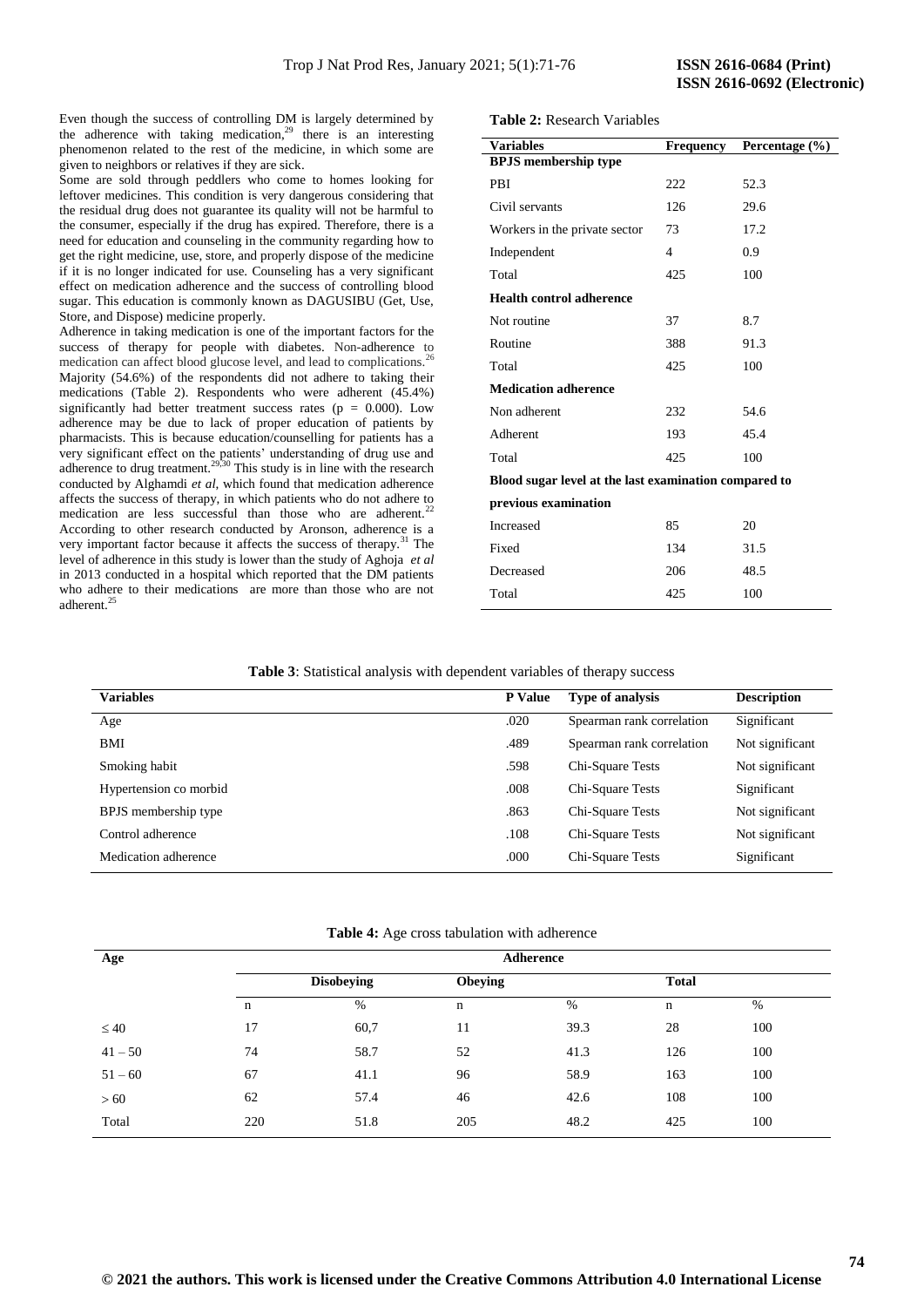## **Conclusion**

The type of BPJS participation has no effect on the success of therapy in people with diabetes mellitus. Other variables that also have no effect were Body Mass Index (BMI), smoking habit, and adherence to health control. On the other hand, the variables that influence the success of therapy are presence of comorbid hypertension, age, and medication adherence.

It is recommended that massive education and counseling are carried out for DM patients in Madura to increase their understanding of their illnesses and treatment, as well as the need for monitoring regarding their medication adherence.

## **Conflict of interest**

The authors declare no conflict of interest.

## **Authors' Declaration**

The authors hereby declare that the work presented in this article is original and that any liability for claims relating to the content of this article will be borne by them.

## **Acknowledgements**

Our gratitude is dedicated to the Head of Sumenep, Pamekasan, Sampang, and Bangkalan Health Office for the study permission.

### **References**

- 1. Burke SD, Sherr D, Lipman RD. Partnering with diabetes educators to improve patient outcomes. Diabetes Metab Syndr Obes Targets Ther. 2014; 7:45-53.
- 2. Shaw JE, Sicree RA, Zimmet PZ. Global estimates of the prevalence of diabetes for 2010 and 2030. Diabetes Res Clin Pract. 2010; 87(1):4-14.
- 3. Tsalissavrina I, Tritisari KP, Handayani D, Kusumastuty I. Corelation between duration of diabetes and glucose level with cognitive function among type 2 diabetics in East Java. J AcTion Aceh Nutr J. 2018; 3(1):28-33.
- 4. Konduru SST, Ranjan AKK, Muddada S, Shaik S, Vakkapatla LS. Assessment of Diabetes Related Knowledge, Attitude and Practice among Diabetics and Non-diabetics using Self Prepared Questionnaire for Awareness of Health Promotion. Indian J Pharm Pract. 2017; 10(1):32-38.
- 5. Meidikayanti W and Wahyuni CU. The Correlation between Family Support with Quality of Life Diabetes Mellitus Type 2 in Pademawu PHC. J B Epid. 2017; 5 (2) :240-252.
- 6. Silarova B, Douglas FE, Usher-Smith JA, Godino JG, Griffin SJ. Risk accuracy of type 2 diabetes in middle aged adults: Associations with sociodemographic, clinical, psychological and behavioural factors. Patient Educ Couns. 2018; 101(1):43-51.
- 7. Supit J, Massi G, Kallo V. Efektifitas Pemberian Edukasi dengan Metode Video dan Focus Group Discussion ( FGD ) Terhadap Tingkat Pengetahuan Pasien DM Tipe 2 Di Klinik Diabetes. E-Journal Keperawatan (E-Kep). 2018; 6(1):1-6.
- 8. Kassahun CW and Mekonen AG. Knowledge, attitude, practices and their associated factors towards diabetes mellitus among non diabetes community members of Bale Zone administrative towns, South East Ethiopia. A crosssectional study. *PLoS One*. 2017; 12(2):1-18.
- 9. Sciences W, Town C, Campus W. Knowledge of diabetes mellitus in privately- funded diabetic patients attending a rural opto- metric practice in Malmesbury , South African Optometrist. 2012; 71(2):70-77.
- 10. Achigbu EO, Oputa RN, Achigbu KI, Ahuche IU. Knowledge and impact of diabetes in patients in a tertiary

clinic in Southeast Nigeria. Afri J Diabetes Med*.* 2015; 23(1):15-17.

- 11. Rolindrawan D. The Impact of BPJS Health Implementation for the Poor and Near Poor on the Use of Health Facility. Procedia - Soc Behav Sci. 2015; 211:550- 559.
- 12. Johar M, Soewondo P, Pujisubekti R, Satrio HK, Adji A. Inequality in access to health care, health insurance and the role of supply factors. Soc Sci Med. 2018; 213:134-145.
- 13. Bredenkamp C, Evans T, Lagrada L, Langenbrunner J, Nachuk S, Palu T. Emerging challenges in implementing universal health coverage in Asia. Soc Sci Med. 2014; 145:243-248.
- 14. Handayani PW, Pinem AA, Azzahro F, Hidayanto AN, Ayuningtyas D. The Information System/Information Technology (IS/IT) practices in the Indonesia health referral system. Informatics Med Unlocked. 2019; 17:100263. 1- 6
- 15. Handayani PW, Hidayanto AN, Sandhyaduhita PI, Kasiyah, Ayuningtyas D. Strategic hospital services quality analysis in Indonesia. Expert Syst Appl. 2015; 42(6):3067-3078.
- 16. Handayani PW, Saladdin IR, Pinem AA, Azzahro F, Hidayanto AN, Ayuningtyas D. Health referral system user acceptance model in Indonesia. Heliyon. 2018; 4(12):e01048. 1-33
- 17. Sanjaya GY, Lazuardi L, Hasanbasri M, Kusnanto H. Using hospital claim data to develop referral decision support systems: Improving patient flow from the primary care. Procedia Comput Sci. 2019; 161:441-448.
- 18. Priyastama R. *Buku Sakti Kuasai SPSS Pengolahan Data & Analisis Data*. Yogyakarta: Start Up; 2017.
- 19. Lee S, Aryani F, Chua SS, Kok LC, Efendie B, Thomas P. Chronic care model in primary care: can it improve healthrelated quality of life? Integr Pharm Res Pract. 2016; 11 - 17.
- 20. Athiyah U, Rahem A, Setiawan CD. The Influence of Participation of the Social Security Agency (BPJS) Health on Therapeutic Success in Hypertension Patients at Community Health Centers. Res J Pharm Technol. 2019;  $12(1):93 - 98$
- 21. Moawad S, Badawy AS, Al-saffar ZA, Al-Hamdan N, Awadien AM. Assessment of Knowledge among Saudi Diabetic Children/ Adolescent at Riyadh City. Am J Nurs Sci. 2014; 3(1):5 - 12
- 22. Alghamdi MA, Shihab TA, Hilabi MA. Compliance of Type 2 Diabetic Patients to Its Management: A Cross-Sectional Survey. International Journal of Medical Research Professionals 2017; 3(1). 146 - 152
- 23. Hassanein M, Al Sifri S, Shaikh S, Raza SA, Akram J, Pranoto A, Rudijanto A, Shaltout I, Fariduddin M, Mohamed W M I W, Awadi FA, Alessa T. A real-world study in patients with type 2 diabetes mellitus treated with gliclazide modified-release during fasting: Dia-Ramadan. Diabetes Res Clin Pract. 2020; 163: 1 -10
- 24. Abou-Gamel M, Al-Moghamsi E, Jabri G, Alsharif A, Al-Rehaili R, Al-Gabban A, Alshabi Y, Abu-Gamel R, Hodhiri Al. Level of Glycemic Control and Barriers of Good Compliance among Diabetic Patients in Al-Madina, Kingdom of Saudi Arabia. Br J Med Med Res. 2015; 5(6):819-830.
- 25. Aghoja O, Avwenaghagha H, Ogba E. Medication adherence and Its Correlates among Diabetic Patients in Central Hospital, Warri, Nigeria. IOSR J Pharm. 2016; 6(7 v3):96-103.
- 26. Arifulla M, John LJ, Sreedharan J, Muttappallymyalil J, Basha SA. Patients' adherence to anti-diabetic medications in a Hospital at Ajman, UAE. Malaysian J Med Sci. 2014; 21(1):44-49.
- 27. Wille N, Bullinger M, Holl R, Hoffmeister U, Mann R, Goldapp C, Reinehr T, Westenhöfer J, Egmond-Froehlich A, Ravens-Sieberer U. Health-related quality of life in overweight and obese youths: Results of a multicenter